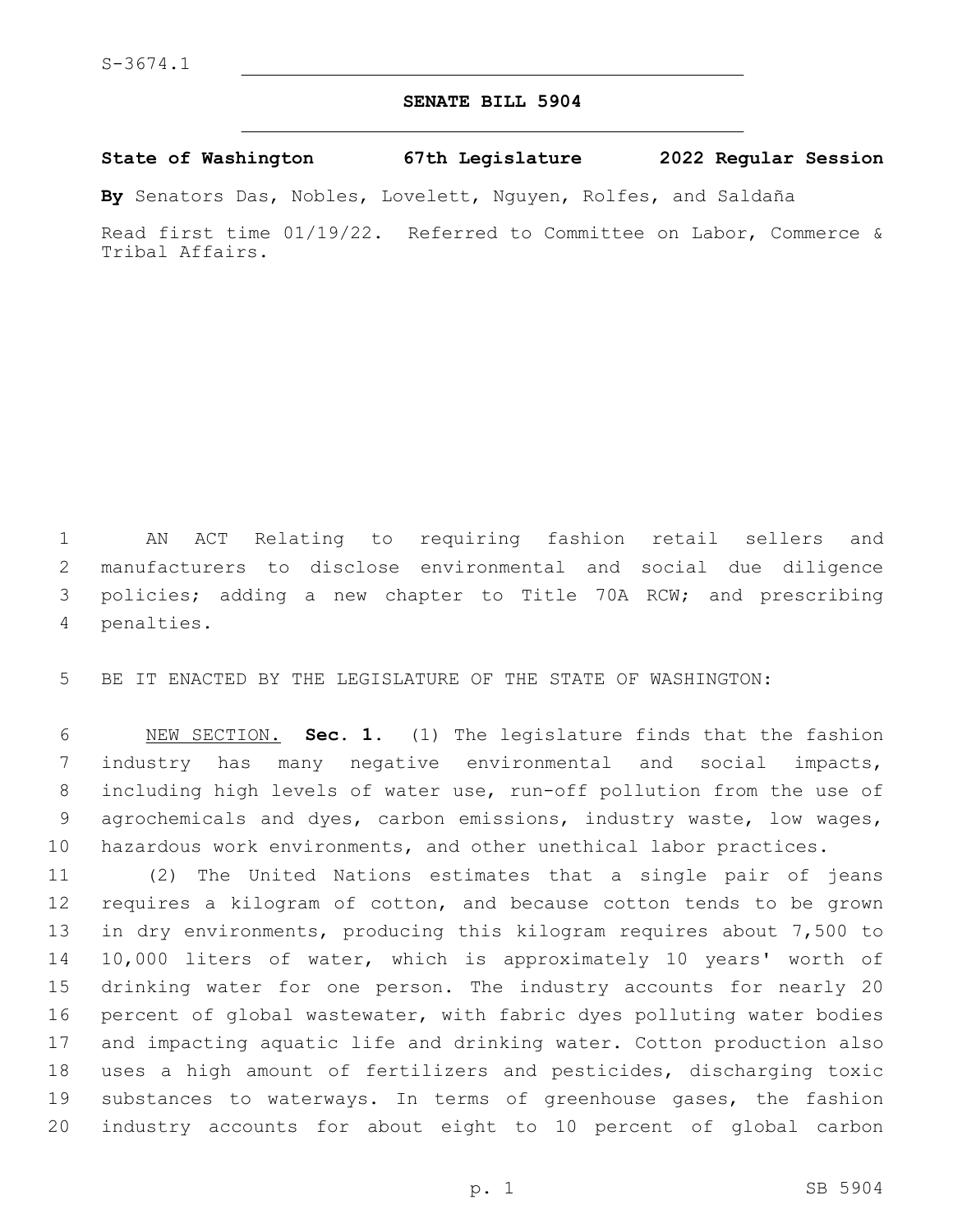emissions, using more energy than both aviation and shipping 2 combined.

 (3) The synthetic polymer polyester is the most common fabric used in clothing, and globally, 65 percent of the clothing that we wear is polymer-based. Around 70,000,000 barrels of oil a year are used to make polyester fibers in our clothes, from waterproof jackets to scarves. Polyester takes hundreds of years to decompose and can lead to microfibers escaping into the environment. The United States environmental protection agency estimates that in 2018, 11,300,000 tons of textiles ended up in landfills, while another 3,200,000 tons were incinerated. According to the Ellen MacArthur foundation, the average number of times a piece of clothing is worn decreased by 36 percent between 2000 and 2015, and according to the world bank, 40 percent of clothing purchased in some countries is never used.

 (4) Garment workers face oppressive working conditions, cope with irregular hours, and receive low wages. The COVID-19 pandemic worsened these conditions when canceled orders and factory closures put millions of workers out of a job, leaving them unable to pay for basic needs such as food and rent. Female garment workers, who make up around 80 percent of the workforce, risk violence and sexual harassment. The international labor organization estimates that 160,000,000 children are engaged in child labor, with many working within the fashion supply chain, making textiles and garments. Farmworkers who work to produce cotton are exposed to high levels of 25 pesticides.

 (5) The legislature recognizes that some companies have committed to mitigation measures, such as the use of the science-based targets initiative, a tool for reducing carbon emissions. Additionally, legislation regarding due diligence is being considered in New York and the European Union, and Germany, France, Britain, and Australia have laws requiring due diligence when it comes to human rights and slavery. Therefore, the legislature also intends to address the negative environmental and social impacts of the fashion industry, by requiring companies to map a minimum of 50 percent of their supply chain, disclose where in that chain they have the greatest social and environmental impact when it comes to low wages, energy, greenhouse gas emissions, water, and chemical management, and make plans to reduce those numbers. By doing so, the legislature intends for Washington to serve as a leader in mitigating the environmental and 40 social impact of the fashion industry.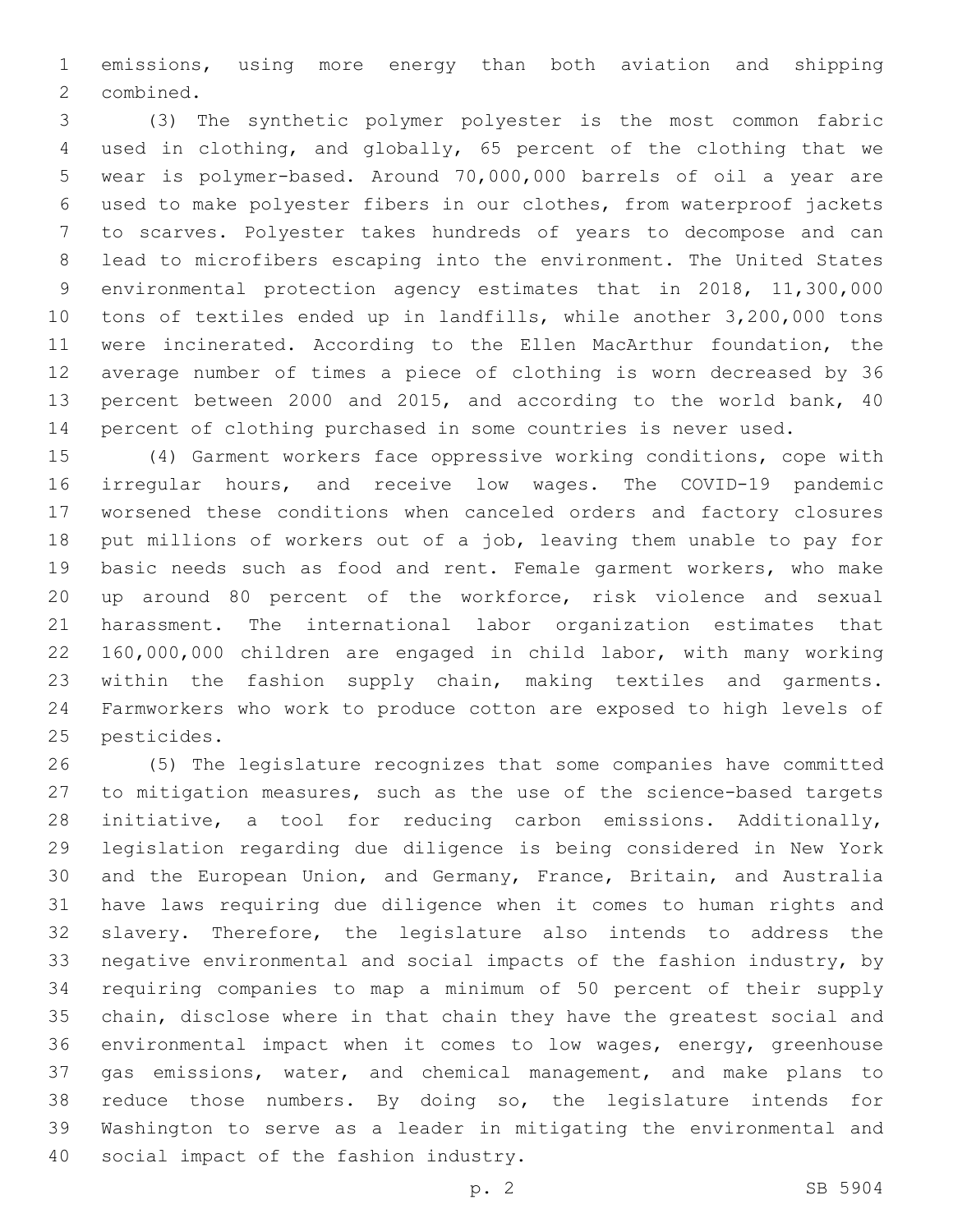NEW SECTION. **Sec. 2.** The definitions in this section apply throughout this chapter unless the context clearly requires otherwise.

 (1) "Article of wearing apparel" means any costume or article of clothing worn or intended to be worn by individuals.

 (2) "Doing business in the state" means actively engaging in any transaction for the purpose of financial or pecuniary gain or profit.

 (3) "Due diligence" means the process companies should carry out to identify, prevent, mitigate, and account for how they address actual and potential adverse impacts in their own operations, their supply chain, and other business relationships, as recommended in the organization for economic cooperation and development guidelines for multinational enterprises, the organization for economic cooperation and development due diligence guidance for responsible business conduct, and United Nations guiding principles of business and human 16 rights.

 (4) "Fashion manufacturer" means a business entity that lists manufacturing as its principal business activity in the state of Washington, as reported on the entity's state business and occupation tax return, and primarily manufactures articles of wearing apparel or 21 footwear.

 (5) "Fashion retail seller" means a business entity that lists retail trade as its principal business activity in the state of Washington, as reported on the entity's state business and occupation tax return, and primarily sells articles of wearing apparel or 26 footwear.

 (6) "Footwear" means any covering worn or intended to be worn on 28 the foot.

 (7) "Gross receipts" means the gross amounts realized, otherwise known as the sum of money and the fair market value of other property or services received, on the sale or exchange of property, the performance of services, or the use of property or capital, including rents, royalties, interest, and dividends, in a transaction that produces business income, in which the income, gain, or loss is recognized, or would be recognized if the transaction were in the United States, under the United States Internal Revenue Code, as applicable for purposes of this section. Amounts realized on the sale or exchange of property must not be reduced by the cost of goods sold or the basis of property sold. Gross receipts, even if business 40 income, must not include the following items: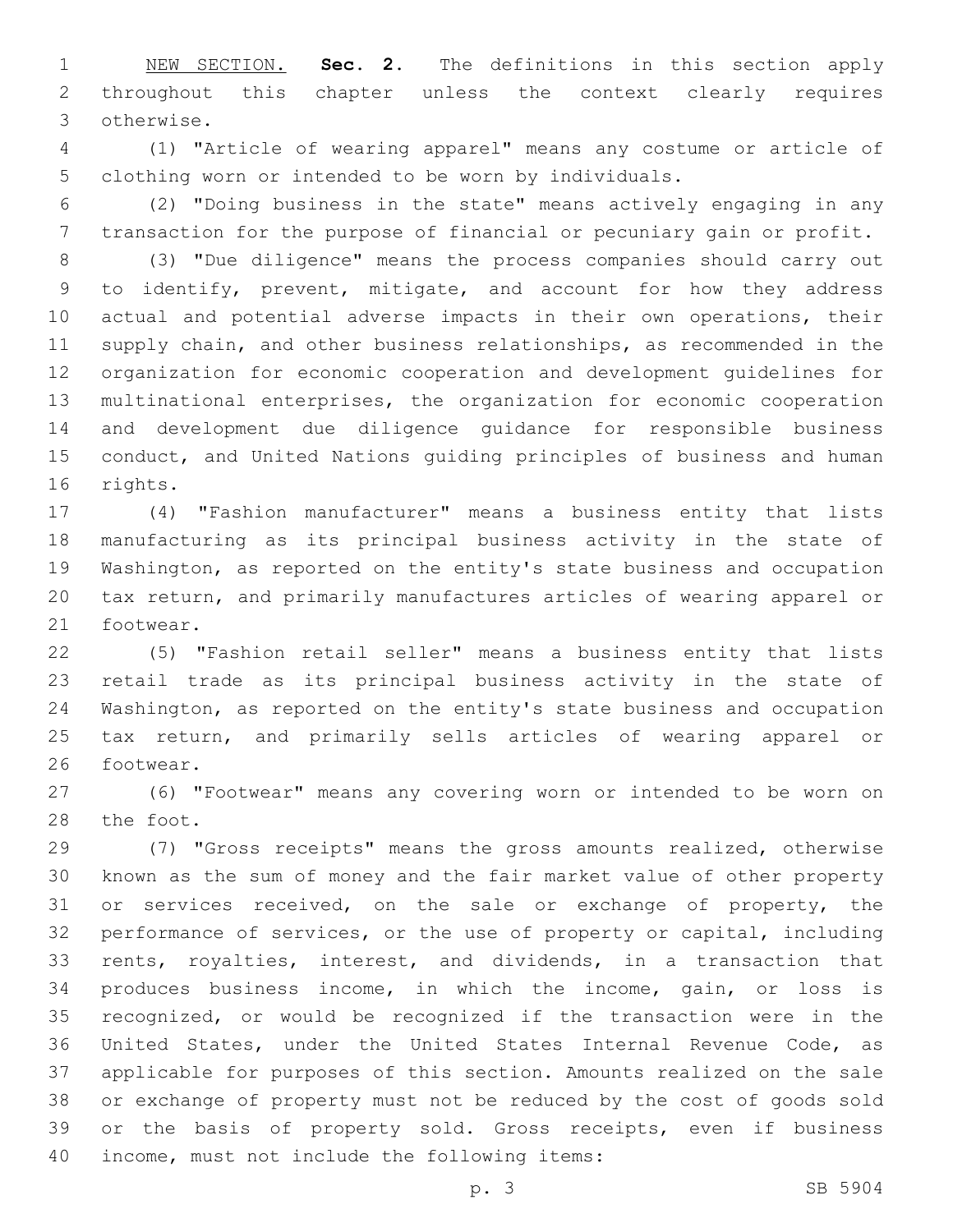(a) Repayment, maturity, or redemption of the principal of a loan, bond, mutual fund, certificate of deposit, or similar 3 marketable instrument;

 (b) The principal amount received under a repurchase agreement or other transaction properly characterized as a loan;

 (c) Proceeds from the issuance of the taxpayer's own stock or 7 from sale of treasury stock;

 (d) Damages and other amounts received as the result of 9 litigation;

(e) Property acquired by an agent on behalf of another;

(f) Tax refunds and other tax benefit recoveries;

12 (g) Pension reversions;

 (h) Contributions to capital, except for sales of securities by 14 securities dealers;

(i) Income from discharge of indebtedness;15

 (j) Amounts realized from exchanges of inventory that are not recognized under the United States Internal Revenue Code;

 (k) Amounts received from transactions in intangible assets held in connection with a treasury function of the taxpayer's unitary business and the gross receipts and overall net gains from the maturity, redemption, sale, exchange, or other disposition of those 22 intangible assets; and

 (l)(i) Amounts received from hedging transactions involving 24 intangible assets.

 (ii) For the purposes of this subsection, a "hedging transaction" means a transaction related to the taxpayer's trading function involving futures and options transactions for the purpose of hedging price risk of the products or commodities consumed, produced, or sold 29 by the taxpayer.

 NEW SECTION. **Sec. 3.** (1) Every fashion retail seller and fashion manufacturer doing business in the state and having annual worldwide gross receipts that exceed \$100,000,000 must disclose, as set forth in subsection (3) of this section, its environmental and social due diligence policies, processes, and outcomes, including significant real or potential adverse environmental and social impacts and disclose targets for prevention and improvement.

 (2) The disclosure described in subsection (1) of this section must be published on the fashion retail seller's or fashion manufacturer's website with a clear and easily understood link to the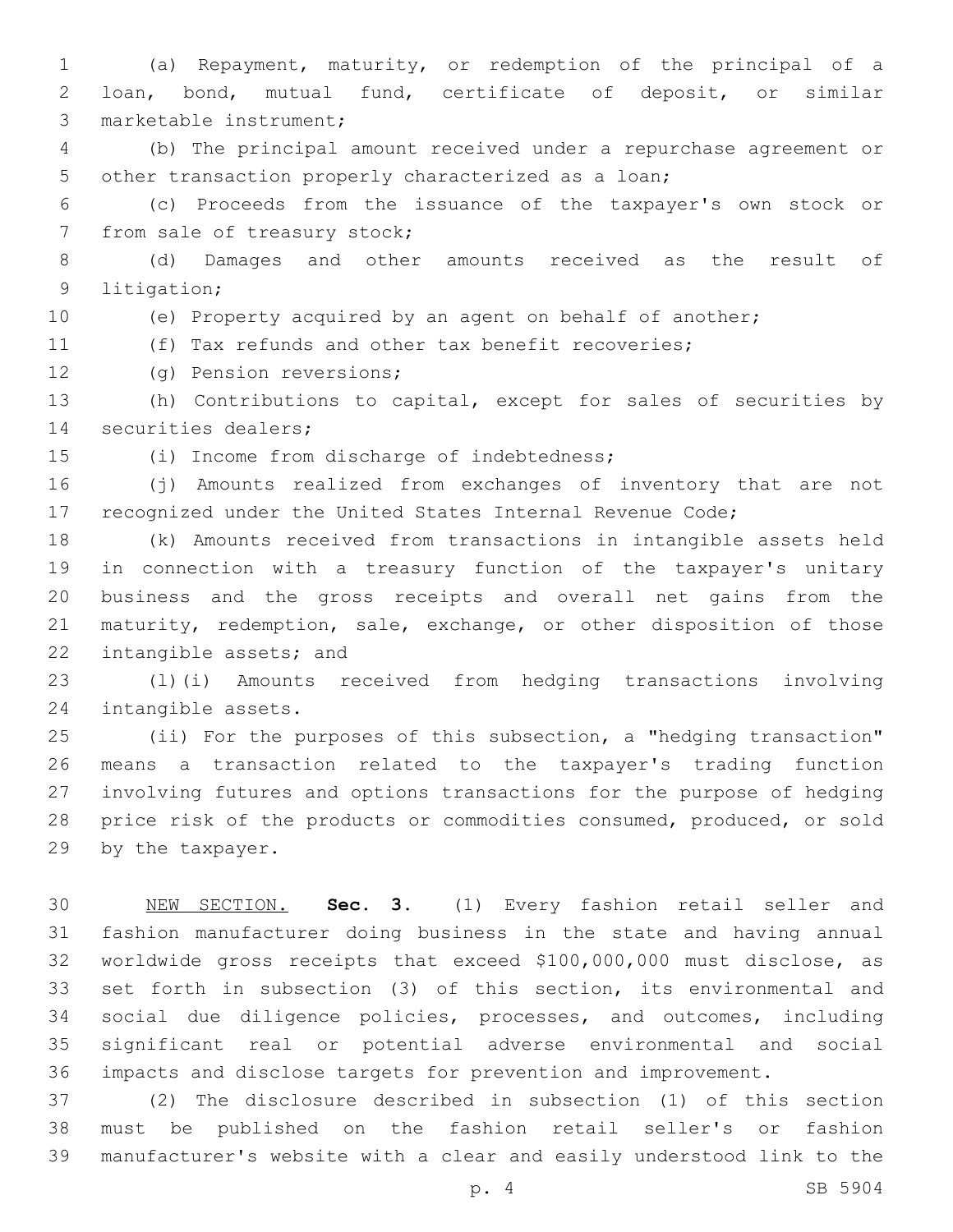required information placed on the fashion retail seller's or fashion manufacturer's homepage within 12 months of the enactment of the policies, processes, and outcomes, except as otherwise provided in this chapter. In the event the fashion retail seller or fashion manufacturer does not have an internet website, consumers must be provided a written disclosure within 30 days of receiving a written 7 request for the disclosure from a consumer.

 (3) The disclosure required pursuant to subsection (1) of this 9 section must include, at a minimum:

(a) Supply chain mapping and disclosure, including:

 (i) Taking a risk-based approach, using good faith efforts to map suppliers across all tiers of production, from raw material to final production. A minimum of 50 percent of suppliers by volume across all 14 tiers of production must be mapped; and

 (ii) Using good faith efforts to map the suppliers and associated 16 supply chains relevant to the prioritized risk, and obtain and 17 disclose the names of prioritized suppliers;

 (b) Impact and due diligence disclosure, including a social and environmental sustainability report, to include externally relevant information on due diligence policies, processes, and activities conducted to identify, prevent, mitigate, and account for potential adverse impacts, including the findings and outcomes of those activities. Such a report must include, in line with the United Nations guiding principles on business and human rights, the international labor organization declaration on fundamental principles and rights at work, the organization for economic cooperation and development guidelines for multinational enterprises, and the organization for economic cooperation and development due diligence guidance for responsible business conduct. The impact and 30 due diligence disclosure must also include:

 (i) A link on the fashion retail seller's or fashion manufacturer's website to relevant policies on responsible business 33 conduct;

 (ii) Information on measures taken to embed responsible business 35 conduct into policies and management systems;

 (iii) The fashion retail seller's or fashion manufacturer's identified areas of significant risks in the contexts of its own activities and business relationships, such as supply chains;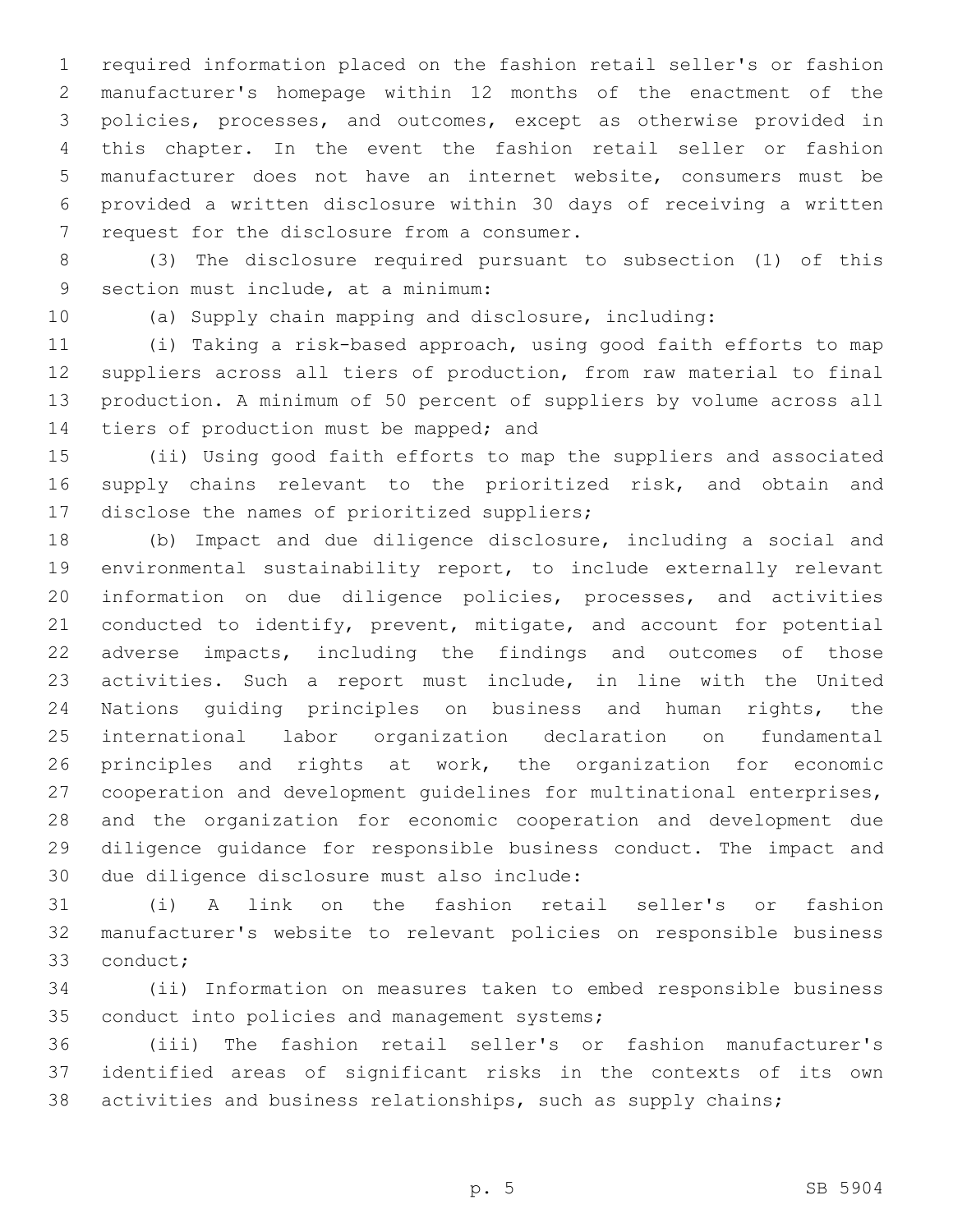(iv) The significant adverse impacts on risks identified, prioritized, and assessed in the context of its own activities and 3 business relationships, such as supply chain;

(v) The prioritization criteria;4

 (vi) The actions taken to prevent or mitigate those risks, such as corrective action plans, to be cited where available, including estimated timelines, targets, and benchmarks for improvement and 8 their outcomes;

(vii) Measures to track implementation and results; and

 (viii) The fashion retail seller's or fashion manufacturer's 11 provision of or cooperation in any remediation;

 (c) Impact disclosure on prioritized adverse environmental and social impacts within 18 months after enactment of the policies, 14 processes, and outcomes, including:

 (i) A quantitative baseline and reduction targets on energy and greenhouse gas emissions, water, and chemical management. Greenhouse gas reporting must be independently verified, include absolute figures, and conform with the greenhouse gas protocol corporate account and reporting standard and the greenhouse gas protocol corporate value chain scope three standard promulgated by the world 21 resources institute;

 (ii) Annual volume of material produced, including breakdown by material type, which must be independently verified;

 (iii) How much production has been displaced with recycled materials as compared to growth targets, which must be independently 26 verified:

 (iv) The median wages of workers of prioritized suppliers and how this compares with local minimum wage and living wages; and

 (v) The company's approach for incentivizing supplier performance on workers' rights, stating any key performance indicators or performance incentives used, and describing the incentives used to reward suppliers and encourage good performance. Examples may include contract renewals, price premiums, and the offer of longer-term 34 contracts; and

 (d) What targets fashion retail sellers and fashion manufacturers have for impact reductions, and for tracking due diligence implementation and results including, where possible, estimated timelines and benchmarks for improvement. Climate change targets must be absolute targets, align with the apparel and footwear sector science-based targets guidance promulgated by the world resources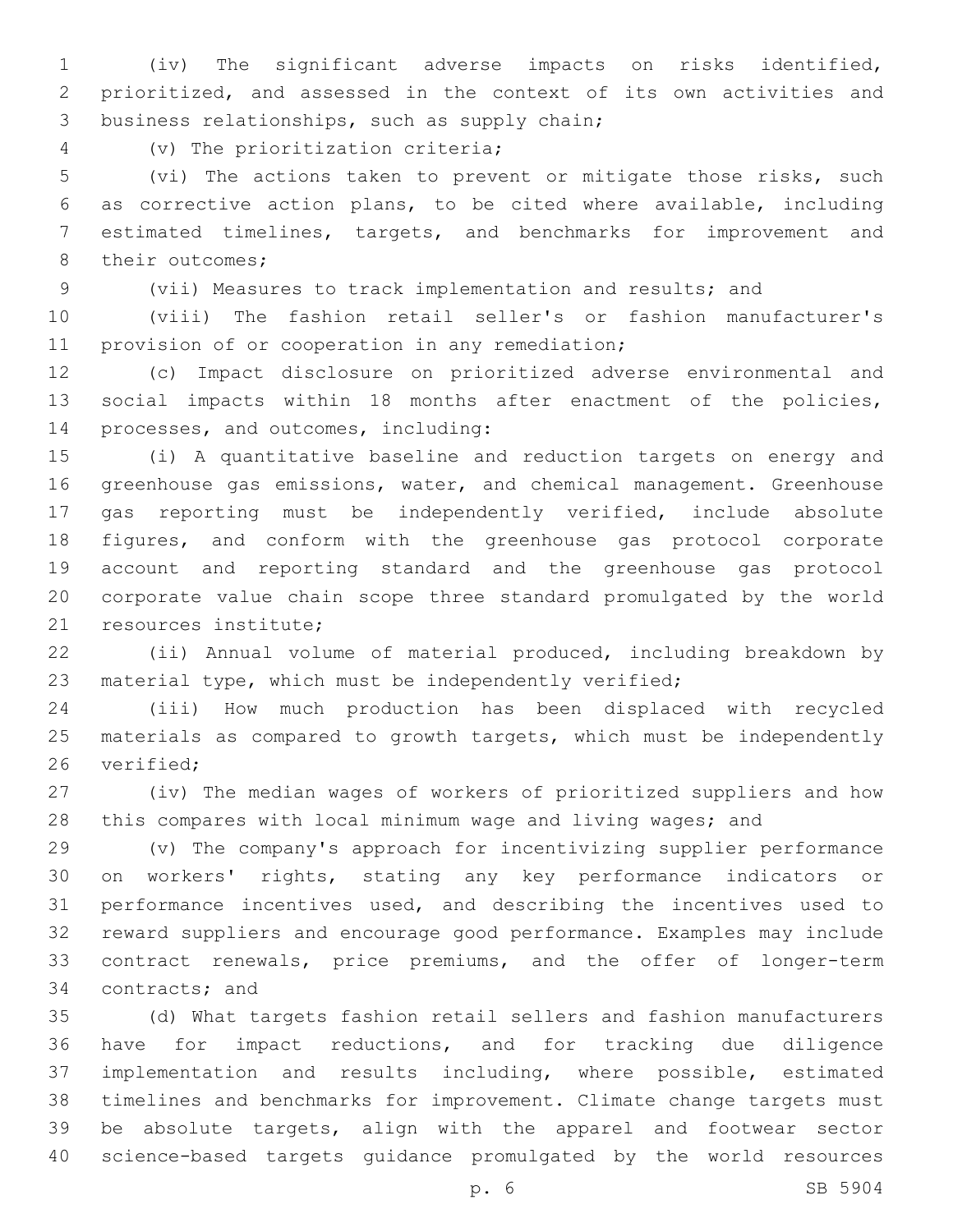institute and include all scopes of production. Fashion retail sellers and fashion manufacturers must meet targets and report their 3 compliance on an annual basis.

 NEW SECTION. **Sec. 4.** (1)(a) The requirements imposed on fashion retail sellers and fashion manufacturers by this chapter may be enforced by the attorney general or an administrator designated by the attorney general bringing civil proceedings for an injunction, monetary damages, or civil performance of a statutory duty.

 (b) The attorney general, or the attorney general's designated administrator as applicable, must annually publish and make publicly available a report regarding compliance with this chapter, listing the fashion retail sellers and fashion manufacturers who are known to be out of compliance with this chapter and including an up-to-date report on the attorney general's monitoring of compliance.

 (c) Fashion retail sellers and fashion manufacturers found to be 16 out of compliance with this chapter after the attorney general, or the attorney general's designated administrator as applicable, has provided notice of noncompliance, and after a three-month period to meet obligations under this chapter has lapsed, may be fined up to two percent of annual revenues of up to \$450,000,000 or more. The fines must be deposited in the community benefit account created in 22 section 5 of this act.

 (2)(a) Any citizen may commence a civil action against any person who is alleged to have violated or to be in violation of this chapter or an order by the attorney general, or the attorney general's designated administrator as applicable, with respect to the standards and requirements set forth in this chapter, including:

28 (i) Washington state;

 (ii) A governmental instrumentality or agency to the extent permitted by the Eleventh Amendment to the United States 31 Constitution; and

32 (iii) Any business.

 (b) Any citizen may commence a civil action to compel the attorney general, or the attorney general's designated administrator as applicable, to investigate an entity's compliance with this chapter, to enforce compliance with this chapter, or to apply the prohibitions set forth in this chapter to any business operating 38 within this state.